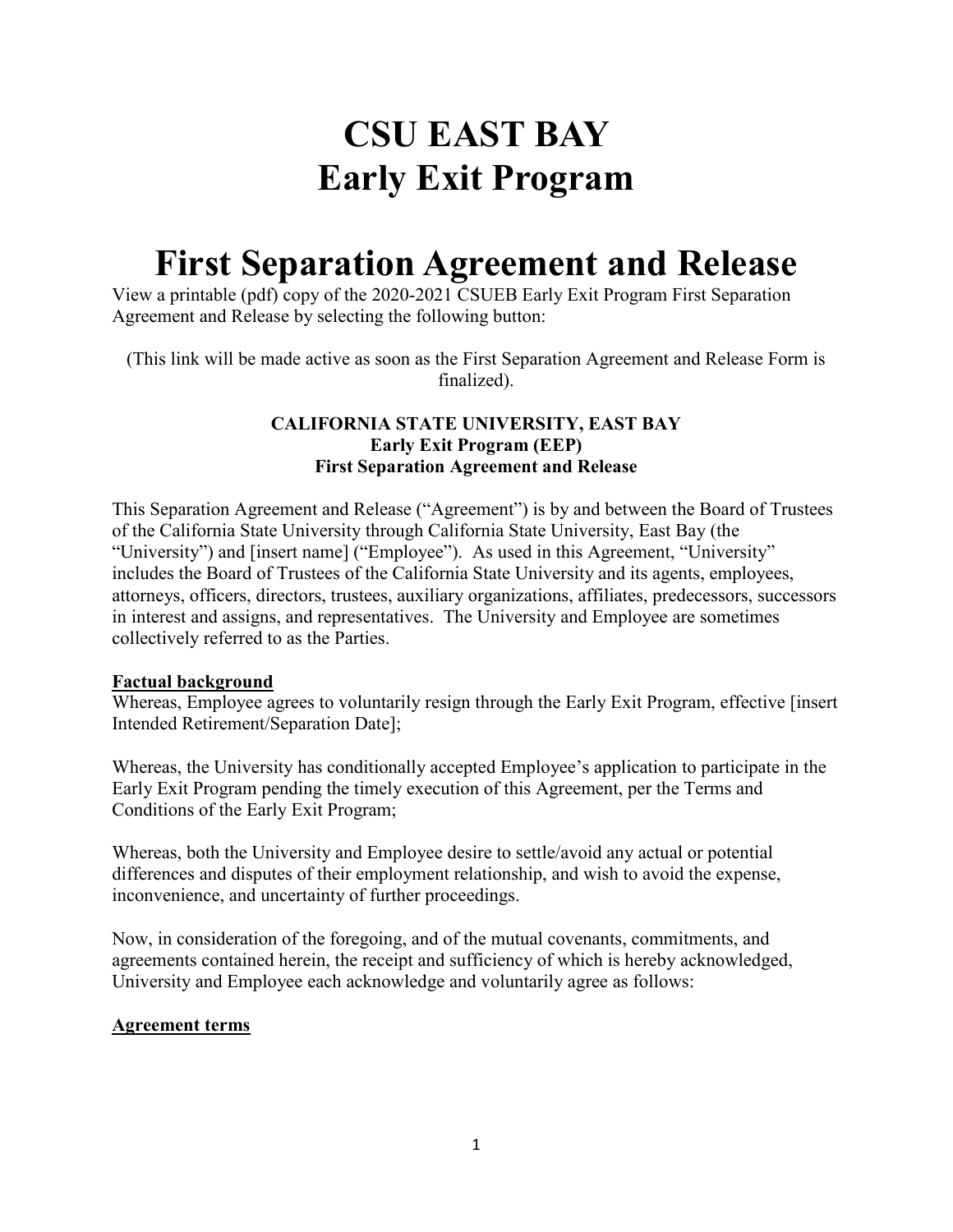- 1. *Employee's Resignation -*Employee agrees to voluntarily resign from Employee's employment with the University, effective [insert Intended Retirement/Separation Date]. This signed settlement agreement shall hereby serve as a signed resignation letter.
- 2. The University agrees to accept Employee's voluntary resignation. The University's execution of this agreement is deemed acceptance of Employee's resignation.
- 3. As a material consideration for the University entering into this Agreement, Employee acknowledges and agrees that Employee's resignation from all positions of employment with the University is voluntary and will be irrevocable as of the date that this Agreement is signed by both Parties. Further, Employee hereby waives any right Employee may have under any applicable law, regulation, Collective Bargaining Agreement or policy to revoke or rescind Employee's resignation.
	- 1. As a further material consideration for the University entering into this Agreement, to the extent Employee has any applicable retreat rights, Employee agrees to waive any such retreat rights.
	- 2. Employee shall not apply for, and will be prohibited from accepting employment for another position with CSUEB for 18 months from the date of separation. This time period does not apply to rehired annuitant positions, which will adhere to time periods determined by CalPERs provisions.
- 4. *Severance Benefit* Within thirty (30) days of Employee's last day of employment with the University, the University shall pay Employee the amount of *[insert Severance* Payment], less all appropriate payroll deductions. This amount represents twenty (20) percent of the calculated separation package per the terms of the Early Exit Program. Employee understands and agrees that the Severance Benefit described in this Agreement exceeds what Employee is otherwise entitled, and such payment is in exchange for executing this Agreement and complying with the terms and provisions herein. Employee acknowledges that this severance benefit is not considered reportable to CalPERS nor will it be included in the calculation of CalPERS retirement benefits.
- 5. *Tax Indemnification*: Employee agrees that neither Employee nor Employee's attorneys have relied on any representations as to the tax consequences of this Agreement. Employee further agrees that if any taxing authority determines that any part of the Agreement is taxable, Employee will be solely responsible for all such taxes, and that Employee shall indemnify and hold harmless the University from liability to any tax authority, and from any claims made in any administrative or judicial action to collect taxes from the University. If a proceeding is instituted against the University, the University will give Employee notice of the proceedings at Employee's last known address, and Employee will be obligated to defend and indemnify the University.

### 6. *General Release and Waiver of Claims -*

a. Employee hereby waives and fully releases and forever discharges the University from any and all claims, causes of action, complaints, damages, agreements, suits,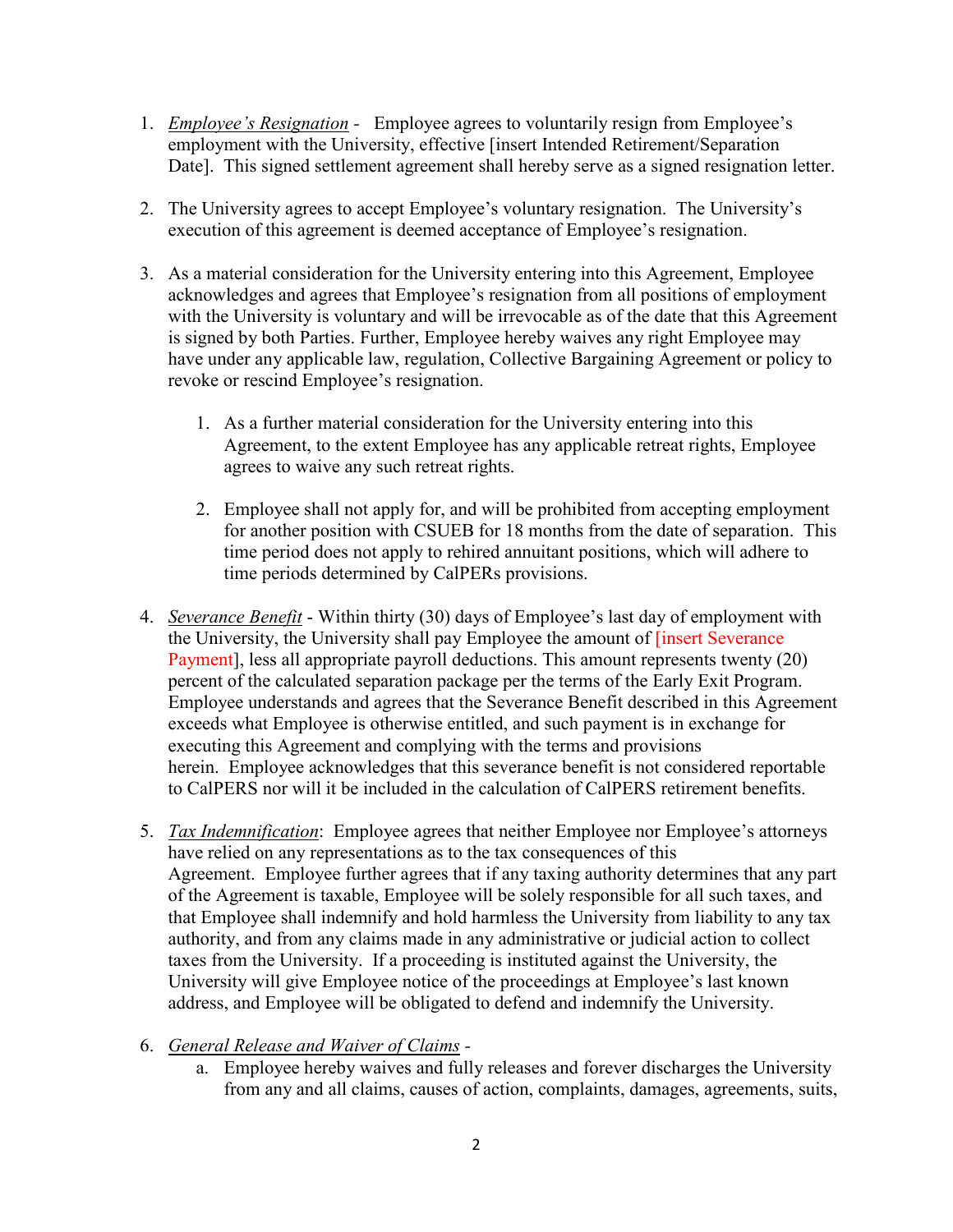attorney's fees, loss, cost or expense, obligations and liabilities, of whatever kind or character, any statutory claims, or any and all other matters of whatever kind, nature or description, whether known or unknown, occurring prior to the date of the execution of this Agreement, which Employee may have against the University, by reason of or arising out of or concerning Employee's employment with the University. Employee acknowledges and agrees that Employee's release of claims specifically includes, but is not limited to, any retreat rights, as well as any and all claims under Title VII of the Civil Rights Act of 1964, 42 U.S.C. section 2000 et seq.; the Age Discrimination in Employment Act, 29 U.S.C. section 621 et seq. ("ADEA"); the Federal Civil Rights Statutes, 42 U.S.C. sections 1981, 1982, 1983, 1985 and 1986; the Americans with Disabilities Act; the Equal Pay Act; the California Fair Employment and Housing Act, California Government Code section 12940 et seq.; the Family and Medical Leave Act; the California Labor Code; and the Unruh Civil Rights Act based upon events occurring prior to the date of the execution of this Agreement.

In so doing, Employee expressly acknowledges and agrees that Employee hereby waives all rights Employee may have under Section 1542 of the California Civil Code, which provides:

#### **A general release does not extend to claims that the creditor or releasing party does not know or suspect to exist in his or her favor at the time of executing the release and that, if known by him or her, would have materially affected his or her settlement with the debtor or released party.**

Employee understands and acknowledges that the consideration provided for in this Agreement is in full and complete settlement of all claims of any kind, whether known or unknown, actual or potential, which Employee may have against the University in connection with Employee's employment, working conditions, and any other conduct of the Parties occurring prior to the date of the execution of this Agreement.

- b. Nothing in this Agreement shall be construed to prohibit Employee from filing a charge with or participating in any investigation or proceeding conducted by the EEOC or a comparable state or local agency. Notwithstanding the foregoing, the Employee agrees to waive Employee's right to recover monetary damages in any charge, complaint, or lawsuit filed by Employee or by anyone else on Employees behalf.
- c. Nothing in this Agreement shall be construed as waiving any entitlement to any compensation Employee may have under any applicable Collective Bargaining Agreement that is earned by Employee on or before Employee's last day of employment with the University.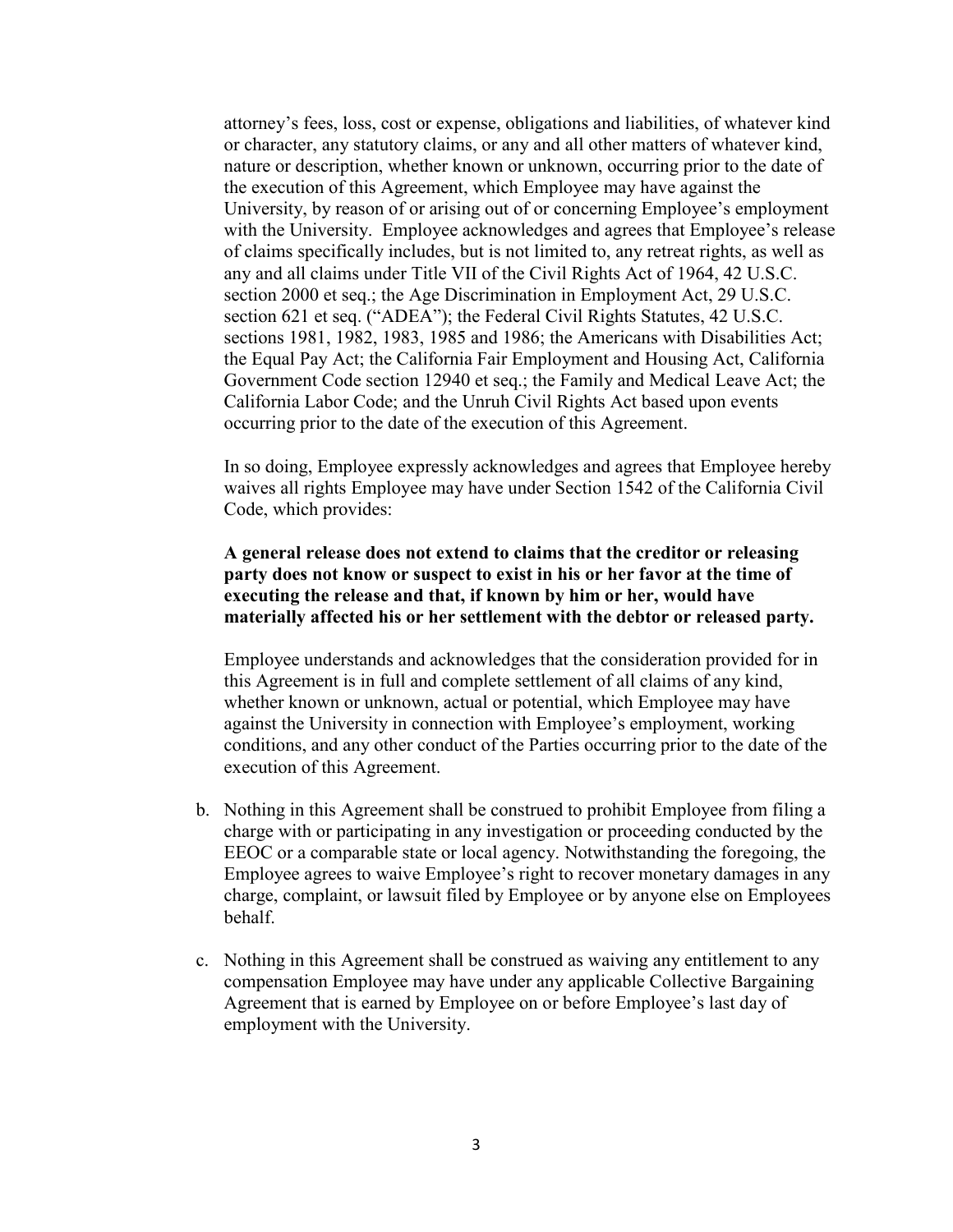- 7. *ADEA Release* Employee hereby expressly agrees that this General Waiver and Release includes but is in no way limited to any and all claims and rights employee may have under the Age Discrimination in Employment Act of 1967, as amended. Employee expressly acknowledges that (a) Employee is hereby advised to consult an attorney prior to executing this Agreement; and (b) Employee has carefully read the entirety of this Agreement and knows the contents thereof, and (c) Employee has had a reasonable opportunity to consult with an attorney of Employee's own choosing prior to executing this Agreement.
- 8. *Voluntary Agreement* Employee acknowledges that they have read this Agreement in its entirety, understands it, and enters into this Agreement freely and voluntarily.
- 9. *Non-Assignment* The Parties expressly warrant that they have not transferred to any person or entity any right, cause of action or claim released in this Agreement.
- 10. *Governing Law* This Agreement shall be interpreted under the laws of the State of California.
- 11. *Severability* The provisions of this Agreement are severable, and if any part of it is found to be invalid or unenforceable, the other parts shall remain fully valid and enforceable.
- 12. *Counterparts* This Agreement may be executed in several counterparts, and each executed counterpart shall have the same effect as an original and shall constitute an effective, binding Agreement on all of the parties hereto, and their successors and assignees. Electronically scanned copies of signatures will constitute acceptable, binding signatures for purposes of this Agreement.
- 13. *Complete Agreement* This Agreement represents the full and complete agreement and understanding between the Parties with respect to the matters stated herein. Any agreement or promises alleged to have been made which are not reflected in the written terms of this Agreement are and shall be superseded by the terms of this Agreement and shall have no effect.
- 14. *Modification* No supplement, modification, waiver or amendment of this Agreement shall be binding unless executed in writing by the Party against whom enforcement of such supplement, modification, waiver or amendment is sought
- 15. *Captions* Captions and headings of the sections of this Agreement are intended solely for convenience and no provision of this Agreement is to be construed by reference to the caption or heading of any section or paragraph.
- 16. *Costs* The Parties shall bear their own costs, expenses, and attorneys' fees.

.